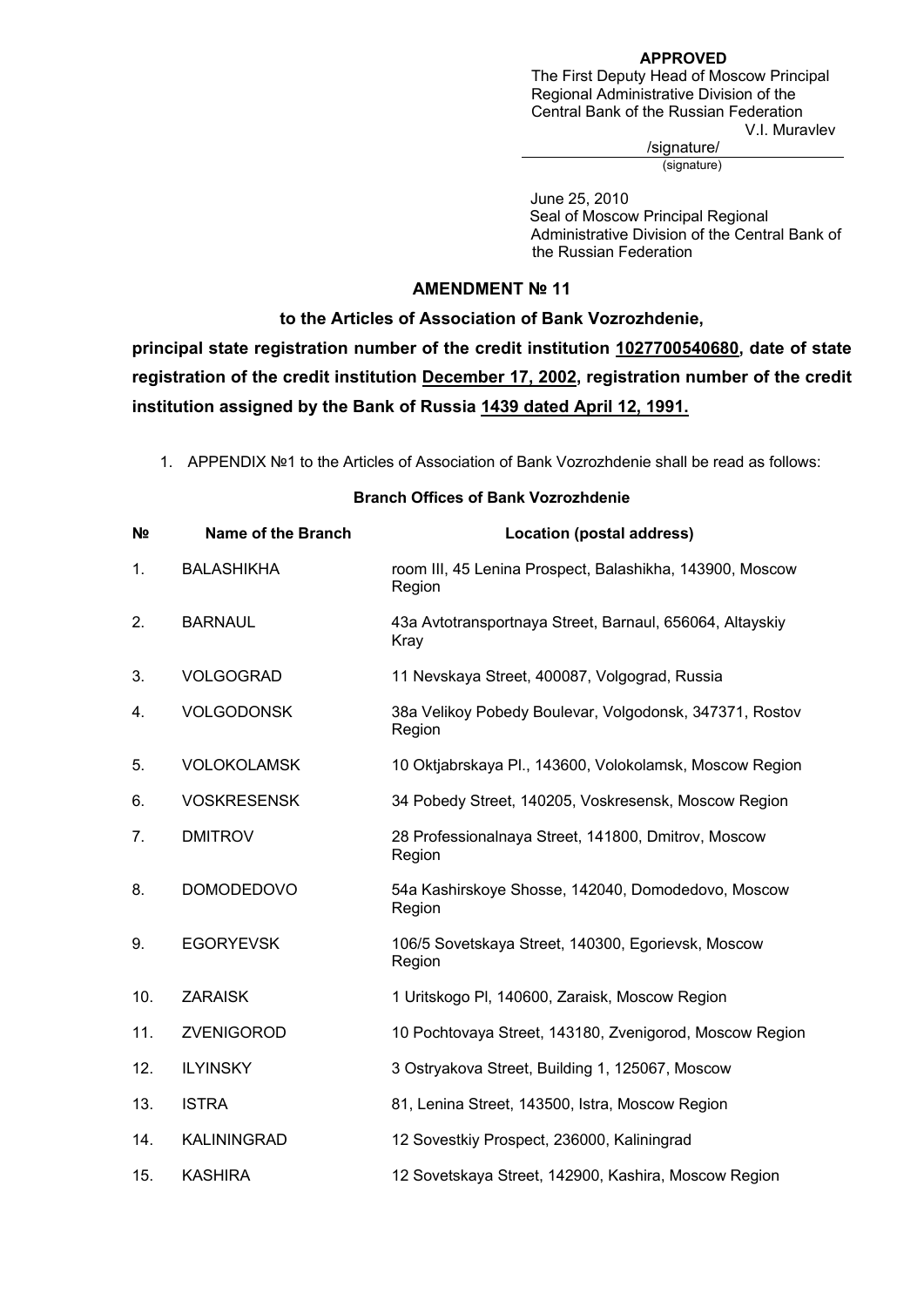| 16. | <b>KLIN</b>          | 8A Karla Marksa Street, 141600, Klin, Moscow Region                          |
|-----|----------------------|------------------------------------------------------------------------------|
| 17. | <b>KOLOMNA</b>       | 340 Oktyaborskoy Revolutsii Street, 140408, Kolomna,<br>Moscow Region        |
| 18. | <b>KRASNOGORSK</b>   | 38b Lenina Street, 143400, Krasnogorsk, Moscow Region                        |
| 19. | <b>KRASNODAR</b>     | 324 Severnaya Street, 350000, Krasnodar                                      |
| 20. | <b>LYUBERTSY</b>     | 3 Krasnoarmeiskaya Street, 140005, Lyubertsy, Moscow<br>Region               |
| 21. | <b>MAGADAN</b>       | 3 Portovaya Street, 685024, Magadan                                          |
| 22. | <b>MAKHACHKALA</b>   | 4 Pushkina Street, 367012, Makhachkala, Republic of<br>Dagestan              |
| 23. | <b>MIKHNEVO</b>      | 1 Gorkogo Street, Stupinski region, 142840, Mikhnevo,<br>Moscow Region       |
| 24. | <b>MOZHAYSK</b>      | 4 Krasnikh Partizan Street, 143200, Mozhaysk, Moscow<br>Region               |
| 25. | <b>MURMANSK</b>      | 14 Rogozerskaya Street, 183039, Murmansk                                     |
| 26. | <b>MITISCHI</b>      | 12 Scherbakova Street, 141008, Mitischi, Moscow Russia                       |
| 27. | NARO-FOMINSK         | 9 Marshala Zhukova G.K. Street, 143300, Naro-Fominsk,<br>Moscow Region       |
| 28. | NIZHNY NOVGOROD      | 106A Belinskogo Street, 603006, Nizhny Novgorod                              |
| 29. | <b>NOVOROSSIYSK</b>  | 32 Engelsa Street, 353900, Novorossiysk                                      |
| 30. | <b>NOGINSK</b>       | 81 Rogozhskaya Street, 142400, Noginsk                                       |
| 31. | <b>ODYNTSOVO</b>     | 16 Marshala Zhukova Street, 143000, Odyntsovo, Moscow<br>Region              |
| 32. | <b>PETROZAVODSK</b>  | 15 P.O.Box 29 Andropova Street, 185028, Petrozavodsk,<br>Karelia Republic    |
| 33. | <b>PODOLSK</b>       | 11 Kirova Street, 142100, Podolsk, Moscow Region                             |
| 34. | <b>PUSHKINO</b>      | 11 Moskovskiy Prospekt, 141200, Pushkino, Moscow<br>Region                   |
| 35. | <b>PUSHCHINO</b>     | Mikrorayon G, 142290, Pushchino, Moscow Region                               |
| 36. | <b>RAMENSKOYE</b>    | 3 Krasnoarmejskaya Street, 140100, Ramenskoye, Moscow<br>Region              |
| 37. | ROSTOV-ON-DON        | 97/243 Budenovskiy Prospect, Oktyaborskiy distroct,<br>344011, Rostov-on-Don |
| 38. | <b>RUZA</b>          | 27 Sotsialisticheskaya Street, 143100, Ruza, Moscow<br>Region                |
| 39. | ST.PETERSBURG        | 60 Liniya 9, Vasilievsky Ostrov, 199004, St. Petersburg                      |
| 40. | <b>SARANSK</b>       | 14 L. Tolstogo Street, 430005, Saransk, Mordoviya Republic                   |
| 41. | <b>SERGIEV POSAD</b> | 52 Krasnoy Armii Prospect, 141300, Sergiev Posad,<br>Moscow Region           |
| 42. | <b>SERPUKHOV</b>     | 3-b Gorkogo Street, 142200, Serpukhov, Moscow Region                         |